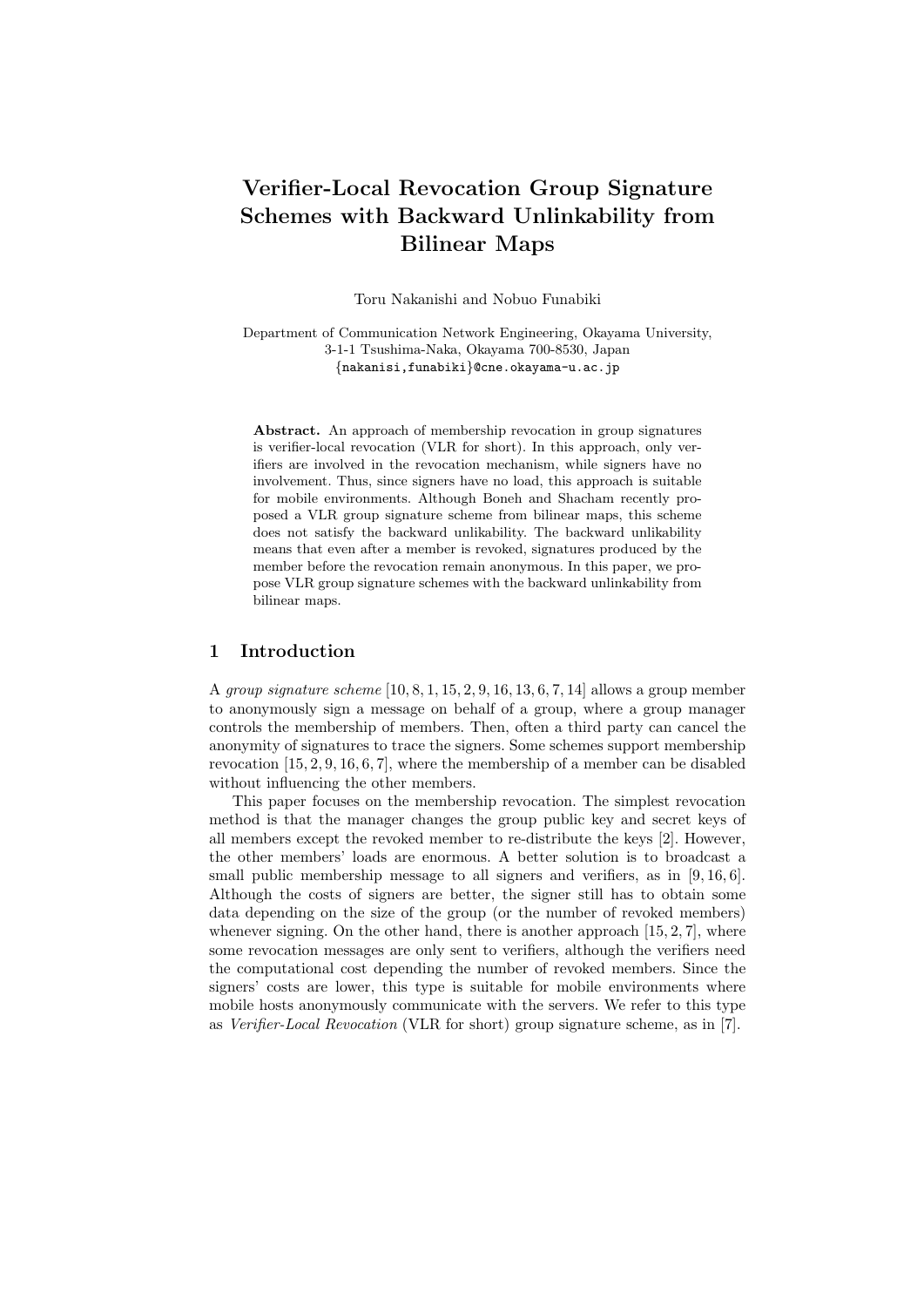In [15, 2], VLR group signature schemes based on the strong RSA assumption are proposed. However, the schemes have some drawbacks on efficiency. The first scheme of [15] and the scheme of [2] suffer from the inefficiency of signing, due to the used inefficient zero-knowledge proofs. The second scheme of [15] forces a signer to compute  $O(T)$  exponentiations at every time interval, where T is the total number of time intervals. Since the revocation can be performed only at the beginning of each time interval, *T* should be large. This means the signer's heavy load.

In [7], a VLR group signature scheme based on bilinear maps is proposed by Boneh and Shacham. The advantage of this scheme is that signatures are short, since the elliptic curves can be adopted. On the other hand, the schemes of [15, 2] have an advantage over [7], *backward unlinkability*. This property means that even after a member is revoked, signatures produced by the member before the revocation remain anonymous. However, in the scheme of [7], all the signatures produced from the revoked member are linkable. This means that the anonymity of signatures produced before the revocation is compromised. In some cases that all signatures from an illegal person should be traced, the linkability is useful, as well as *traceable signatures* in [13]. However, the linkability is undesirable in most cases. In case a member leaves voluntarily, the anonymity of signatures before leaving should be ensured. This is the same in case a member's secret key is stolen.

In this paper, we propose VLR group signature schemes from bilinear maps, which moreover satisfy the backward unlinkability. In the schemes, the concept of time intervals is adopted, as [15]. For each member, there are revocation tokens of all intervals  $1, \ldots, T$ . When a revocation happens at interval  $j^*$ , the revocation tokens of the member at all  $j \geq j^*$  are sent to verifiers. Then, signatures after *j ∗* (including *j ∗* ) can be detected, while signatures before *j ∗* remain anonymous. Therefore, the backward unlinkability holds. Since the proposed schemes adopt only efficient zero-knowledge proofs, signing process is efficient. Moreover, a signer does not need any computation depending on *T*.

We first propose a basic VLR group signatures scheme, and prove the security. In the basic scheme, a group manager publishes revocation tokens at every interval. Thus, the total data of the revocation tokens published up to a proceeded interval becomes very long. Therefore, we propose an extended scheme, where the total data size is reduced at the sacrifice of the signer's slight cost.

# **2 Model and Security Definitions**

We show a model of VLR group signature scheme with backward unlinkability, which is extended from a model of VLR group signature scheme proposed in [7].

**Definition 1.** *A VLR group signature scheme with backward unlinkability consists of the following algorithms:*

**KeyGen**(*n, T*)**:** *It is a probabilistic algorithm on inputs n, which is the number of members, and T, which is the number of time intervals. It outputs a*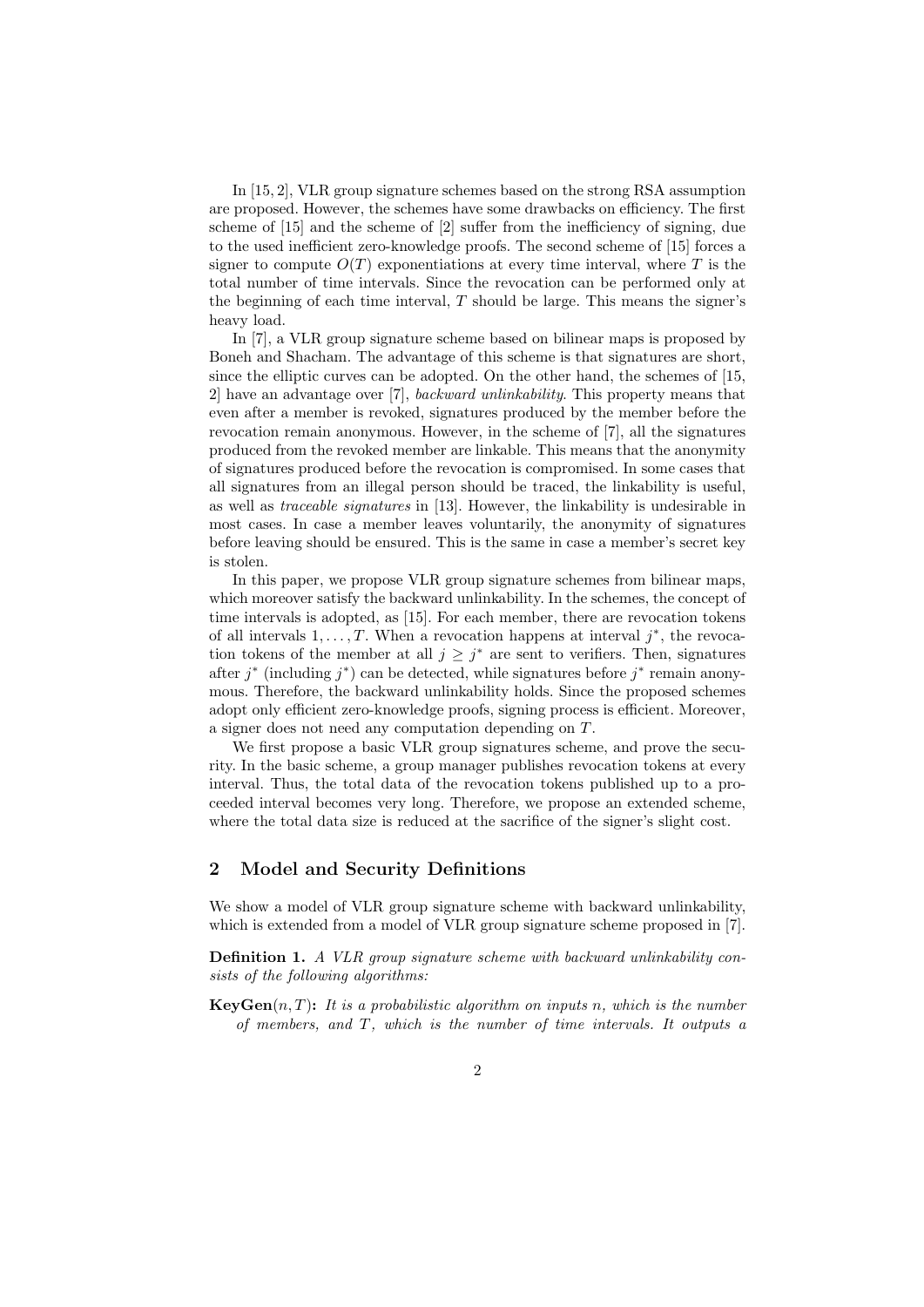*group public key gpk, an n-element vector of members' secret keys gsk* =  $(gsk[1], \ldots, gsk[n]),$  and an  $n \times T$ -element vector of revocation tokens  $grt =$  $(\textbf{grt}[1][1], \ldots, \textbf{grt}[n][T])$ , where  $\textbf{grt}[i][j]$  *indicates the token of member i at time interval j.*

- **Sign**(*gpk, j, gsk*[*i*]*, M*)**:** *This takes as inputs the group public key gpk, the current time interval j*, *a secret key*  $gsk[i]$ *, and a message*  $M \in \{0,1\}^*$ *, and outputs the signature*  $\sigma$ *.*
- **Verify** $(gpk, j, RL_j, \sigma, M)$ : *This takes as inputs gpk, j, a set of the revocation tokens*  $RL_j$  *at the time interval j*, *a signature*  $\sigma$ *, and the message*  $M$ *. Then, it outputs either valid or invalid. The validity means that*  $\sigma$  *is a correct signature on M at interval j w.r.t. gpk, and that the signer is not revoked at the interval j.*

*Remark 1.* In practice, algorithm **KeyGen** is performed by a trusted group manager. The manager gives each  $gsk[i]$  to each group member indexed by *i*, who can compute a group signature using algorithm **Sign**. Furthermore, at each interval  $j$ , the manager distributes revocation list  $RL_j$ , which consists of tokens *grt*[*i*][*j*] for all revoked members at *j*, to verifiers. The verifiers can verify a group signature using algorithm **Verify**.

Then, the security requirements, *Correctness, Traceability*, and *BU-anonymity*, are defined as follows, which are also extended from [7].

**Definition 2** (Correctness). *Correctness requires that for all*  $(gpk, gsk, grt)$  = **KeyGen** $(n, T)$ , all  $j \in [1, T]$ , all  $RL_j$ , all  $i \in [1, n]$ , and all  $M \in \{0, 1\}^*$ ,

 $\text{Verify}(gpk, j, RL_j, \text{Sign}(gpk, j, gsk[i], M), M) = \text{valid} \iff \text{grt}[i][j] \notin RL_j$ .

As well as [7], we introduce implicit tracing algorithm: For any interval *j*, using the revocation token  $grt[i][j]$  of all members, the implicit tracing algorithm can trace the signer from a valid signature-message pair  $(\sigma, M)$ .

The following traceability requirement captures the unforgeability of group signatures, introduced first by [3]. Consider the following traceability game between an adversary *A* and a challenger, where *A* tries to forge a signature that cannot be traced to one of members corrupted by *A*.

- **Setup:** The challenger runs **KeyGen**(*n, T*), and obtains *gpk, gsk*, and *grt*. He provides *A* with *gpk* and *grt*, and sets *U* with empty.
- **Queries:** *A* can query the challenger about the following.
	- **Signing:** *A* requests a signature on an arbitrary message *M* for an arbitrary member *i* at an arbitrary interval *j*. The challenger responds the corresponding signature.
	- **Corruption:** *A* requests the secret key of an arbitrary member *i*. The challenger adds *i* to *U*, and responds the key.
- **Output:** Finally, *A* outputs a message  $M^*$ , an interval  $j^*$ , a set  $RL_{j^*}^*$  of revocation tokens, and a signature  $\sigma^*$ .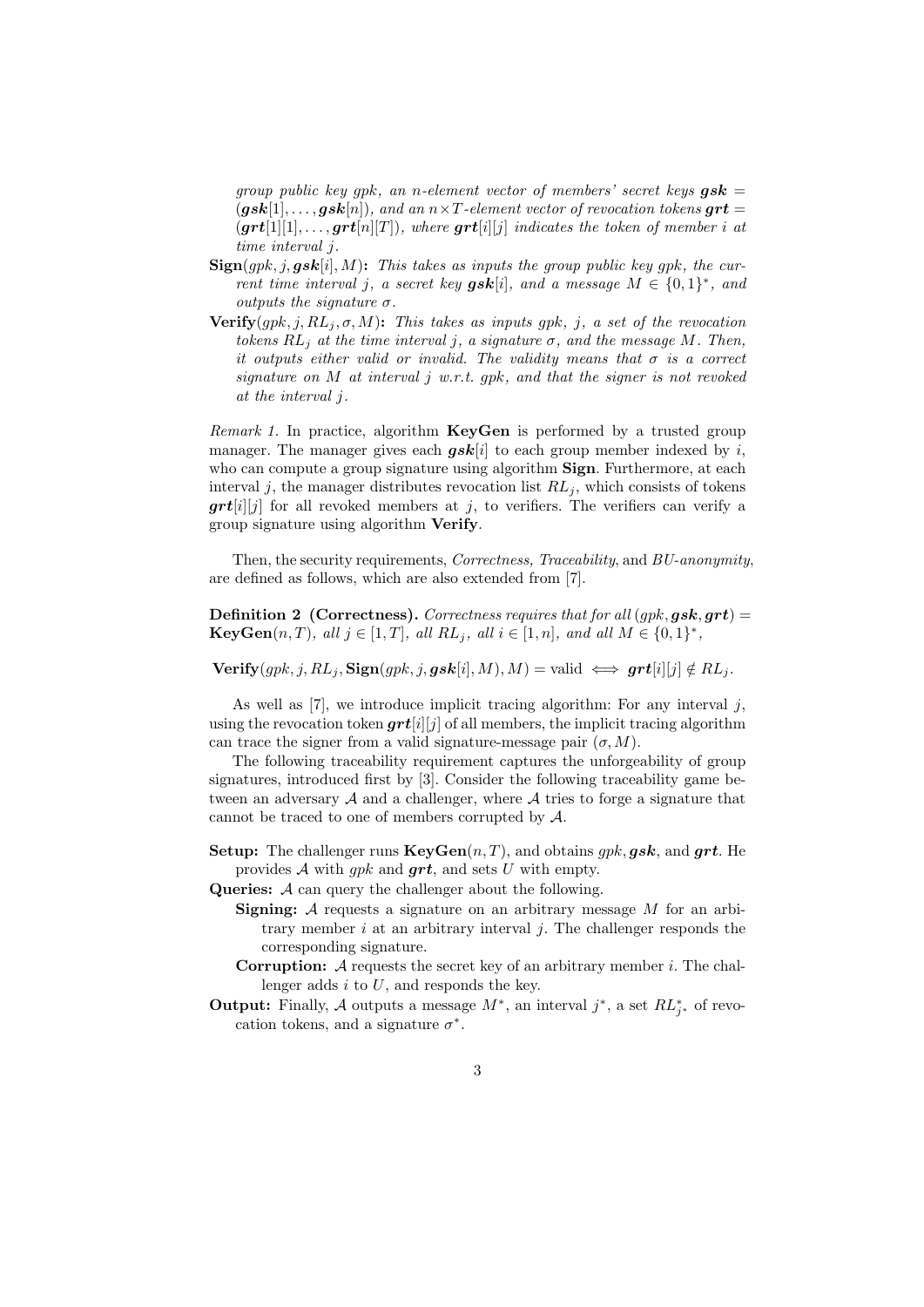Then, *A* wins if (1) **Verify** $(gpk, j^*, RL^*_{j^*}, \sigma^*, M^*)$  = valid, and (2)  $\sigma^*$  traces to a member outside of the coalition, i.e,  $U \setminus RL_{j^*}^*$  or the trace is failure, and (3) *A* did not obtain  $\sigma^*$  by making a signing query at  $M^*$ .

**Definition 3 (Traceability).** *Traceability requires that for all PPT A, the probability that A wins the traceability game is negligible.*

The following BU-anonymity requirement captures the anonymity with the backward unlinkability. Consider the following BU-anonymity game.

- **Setup:** The challenger runs  $\mathbf{KeyGen}(n, T)$ , and obtains  $gpk, gsk$ , and  $grt$ . He provides *A* with *gpk*.
- **Queries:** At the beginning of every interval  $j \in [1, T]$ , the challenger announces the beginning of  $j$  to  $A$ , where  $j$  is incremented. At the current interval  $j$ , *A* can query the challenger about the following.
	- **Signing:** *A* requests a signature on an arbitrary message *M* for an arbitrary member *i* at the current interval *j*. The challenger responds the corresponding signature.
	- **Corruption:** *A* requests the secret key of an arbitrary member *i*.
	- **Revocation:** *A* requests the revocation of an arbitrary member *i* at the current interval *j*. The challenger responds *grt*[*i*][*j*].
- **Challenge:**  $\mathcal A$  outputs a message  $M$  and two members  $i_0$  and  $i_1$ . The corruption of  $i_0$  and  $i_1$  must not be requested. Furthermore, the revocations of  $i_0$  and  $i_1$  must not be requested before the current interval  $j_0$  (including  $j_0$ ). The challenger chooses  $\phi \in_R \{0,1\}$ , and responds the signature on *M* of member  $i_{\phi}$  at the current interval  $j_0$ .
- **Restricted queries:** Similarly, *A* can make the signing queries, corruption queries, and revocation queries, while the time interval is incremented. However,  $A$  cannot query the corruptions of  $i_0$  and  $i_1$ , and the revocations of  $i_0$ and  $i_1$  at the interval  $j_0$  (Note that the revocations of  $i_0$  and  $i_1$  after  $j_0$  is permitted).

**Output:** Finally, *A* outputs a bit  $\phi'$  indicating its guess of  $\phi$ .

If  $\phi' = \phi$ , *A* wins. We define the advantage of *A* as  $|\Pr[\phi' = \phi] - 1/2|$ .

**Definition 4 (BU-anonymity).** *BU-anonymity requires that for all PPT A, the advantage of A on the BU-anonymity game is negligible.*

# **3 Preliminaries**

## **3.1 Bilinear Groups**

Our scheme utilizes bilinear groups and bilinear maps as follows:

- 1.  $G_1, G_2$  and  $G'$  are multiplicative cyclic groups of prime order  $p$ ,
- 2.  $g_1$  is a generator of  $G_1$ , and  $g_2$  is a generator of  $G_2$ ,
- 3.  $\psi$  is an efficiently computed isomorphism from  $G_2$  to  $G_1$ , with  $\psi(g_2) = g_1$ ,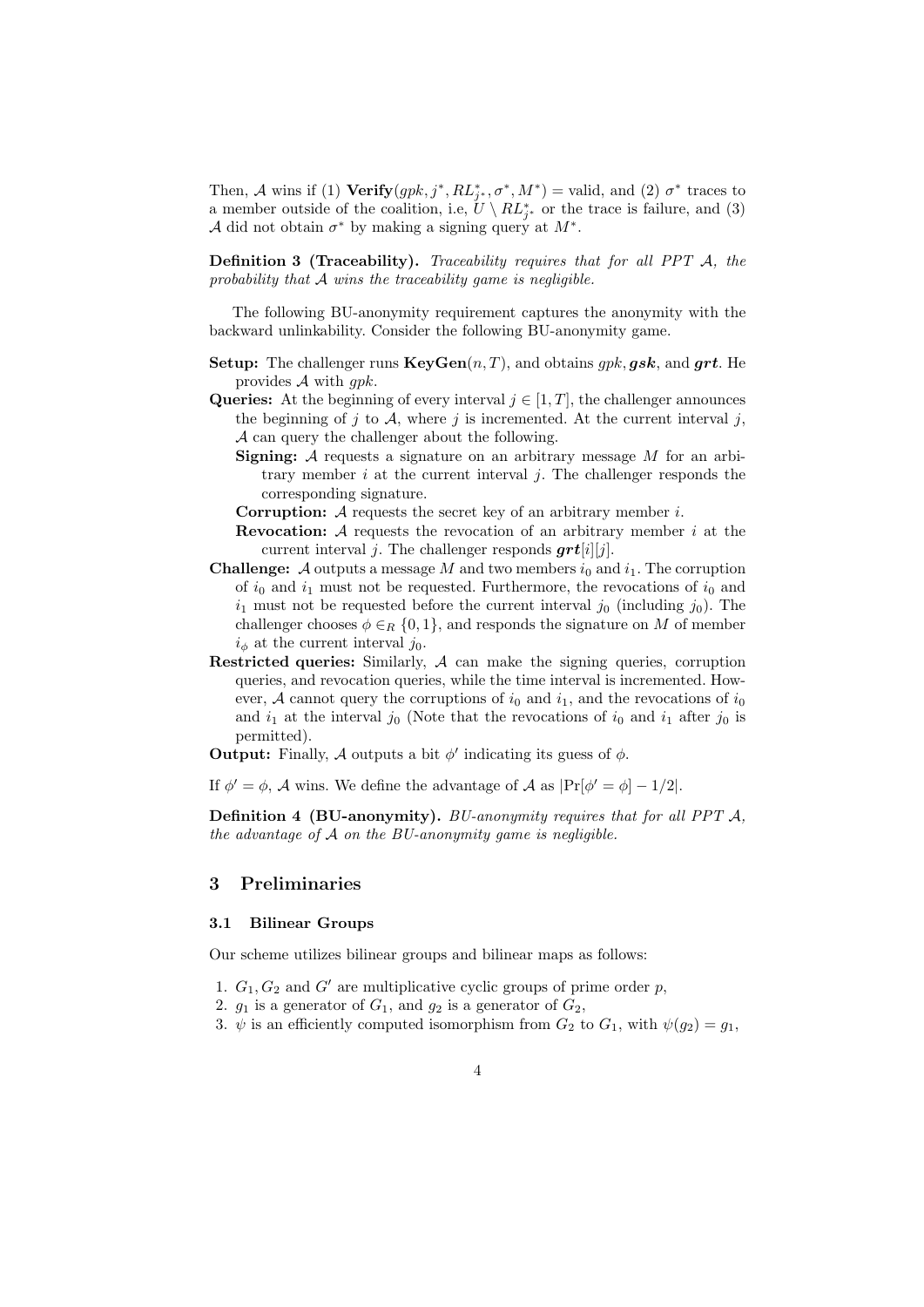4. *e* is an efficiently computed bilinear map:  $G_1 \times G_2 \rightarrow G'$ , i.e., (1) for all  $u \in G_1, v \in G_2$  and  $a, b \in Z$ ,  $e(u^a, v^b) = e(u, v)^{ab}$ , and (2)  $e(g_1, g_2) \neq 1$ .

Hereafter, for simplicity, we consider only the case of  $G_1 = G_2$ , and we set  $G = G_1 = G_2$ , and  $g = g_1 = g_2$ . Our scheme can be extended to the case of  $G_1 \neq G_2$ , as [7].

## **3.2 Assumptions**

Our scheme is based on the *q*-SDH assumption [6, 7] and the DBDH assumption [4] in *G*.

**Definition 5 (***q***-SDH assumption).** *For all PPT algorithm A , the probability*

$$
\Pr[\mathcal{A}(g, g^{\gamma}, \dots, g^{(\gamma^q)}) = (g^{(1/\gamma + x)}, x) \land x \in Z_p^*]
$$

*is negligible, where*  $\gamma \in R$   $Z_p^*$ *.* 

**Definition 6 (Decision BDH (DBDH) assumption).** *For all PPT algorithm A, the probability*

$$
|\Pr[\mathcal{A}(g, g^a, g^b, g^c, e(g, g)^{abc}) = 0] - \Pr[\mathcal{A}(g, g^a, g^b, g^c, e(g, g)^d) = 0]
$$

*is negligible, where*  $a, b, c, d \in_R Z_p^*$ .

#### **3.3 Proving Relations on Representations**

As well as [6, 7], we adopt signatures converted by Fiat-Shamir heuristic (using a hash function) from zero-knowledge proofs of knowledge (*PK*), where a signer can convince a verifier of knowledge with relations on representations. We call the signatures *SPK*s. The *SPK*s we adopt are the generalization of the Schnorr signature, and the underlying *PK*s are basically derived from [11, 12, 8]. We introduce the following notation.

$$
SPK\{(x_1,\ldots,x_t): R(x_1,\ldots,x_t)\}(M),
$$

which means a signature of message *M* by a signer who knows secret values  $x_1, \ldots, x_t$  satisfying a relation  $R(x_1, \ldots, x_t)$ . In this paper, the following *SPK*s on  $G, G'$  are utilized.

*SPK* **of representation:** An *SPK* proving the knowledge of a representation of  $C \in G$  to the bases  $g_1, g_2, \ldots, g_t \in G$  on message  $M$  is denoted as

$$
SPK\{(x_1,\ldots,x_t): C=g_1^{x_1}\cdots g_t^{x_t}\}(M).
$$

This can be also constructed on group  $G'$ .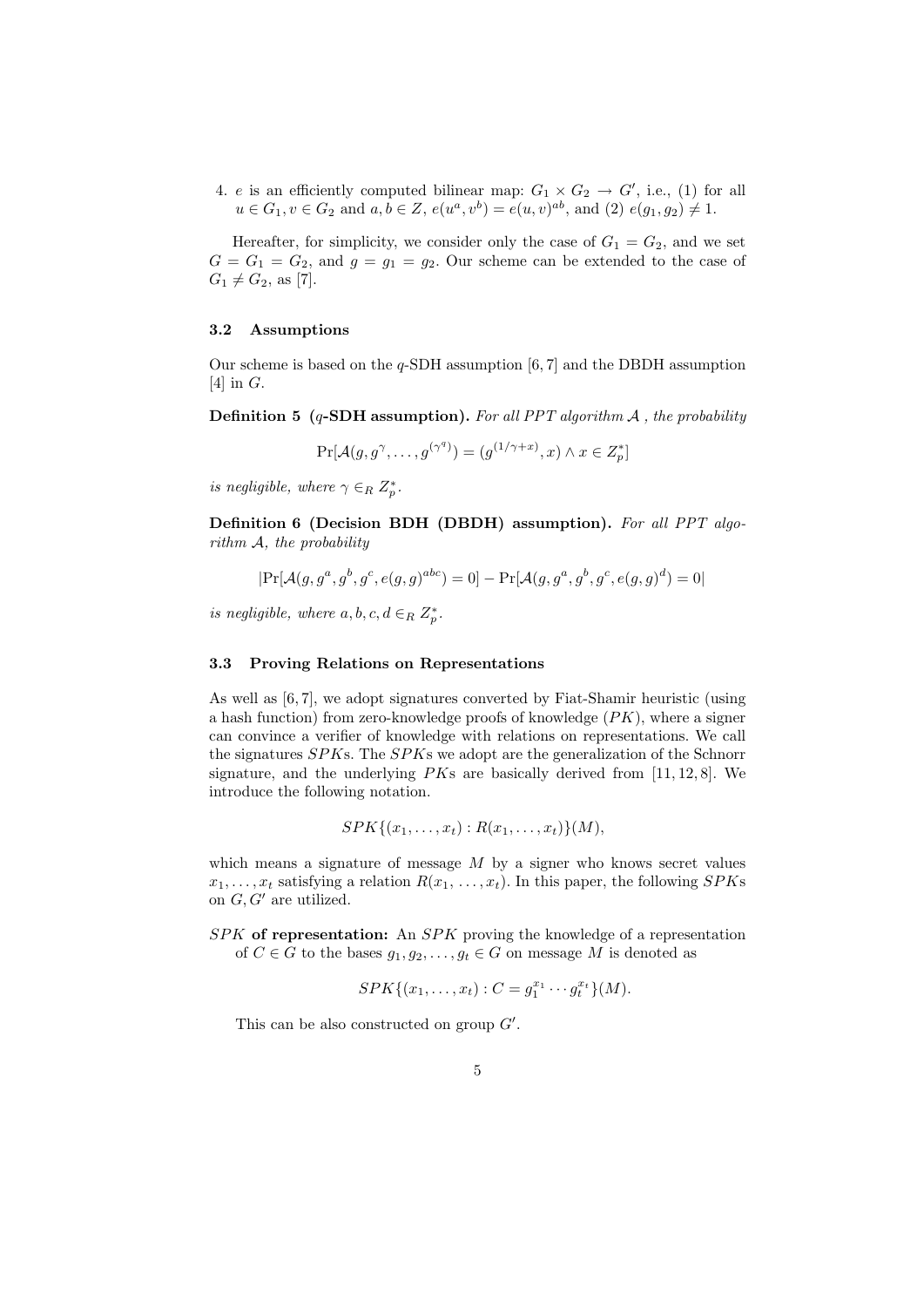*SPK* **of representations with equal parts:** An *SPK* proving the knowledge of representations of  $C, C' \in G$  to the bases  $g_1, \ldots, g_t \in G$  on message  $M$ , where the representations include equal values as parts, is denoted as

$$
SPK\{(x_1,\ldots,x_u): C=g_{i_1}^{x_{j_1}}\cdots g_{i_v}^{x_{j_v}} \wedge C'=g_{i'_1}^{x_{j'_1}}\cdots g_{i'_{v'}}^{x_{j'_{v'}}}\}(M),
$$

where indices  $i_1, \ldots, i_v, i'_1, \ldots, i'_{v'} \in \{1, \ldots, t\}$  refer to the bases  $g_1, \ldots, g_t$ , and indices  $j_1, \ldots, j_v, j'_1, \ldots, j'_{v'} \in \{1, \ldots, u\}$  refer to the secrets  $x_1, \ldots, x_u$ . This  $SPK$  can be extended for different groups  $G$  and  $G'$  with the same order  $p$ , as follows.

$$
SPK\{(x_1,\ldots,x_u): C=g_{i_1}^{x_{j_1}}\cdots g_{i_v}^{x_{j_v}} \wedge C'=g'_{i'_1}^{x_{j_1}}\cdots g'_{i'_{v'}}^{x_{j'_{v'}}}\}(M),
$$

where  $C, g_1, \ldots, g_t \in G$ , and  $C', g'_1, \ldots, g'_t \in G'$ .

In the random oracle model, the *SPK* can be simulated without the knowledge using a simulator in the zero-knowledge-ness of the underlying *PK*. Moreover, the *SPK* has an extractor of the proved secret knowledge given two accepting protocol views whose commitments are the same and whose challenges are different.

# **4 Proposed Scheme**

#### **4.1 Idea**

The scheme of [7] is intuitively as follows. For group public key  $gpk = (g, g<sup>γ</sup>)$ , an SDH pair  $(A_i = g^{1/(\gamma + x_i)}, x_i)$  is secret key **gsk**[*i*] of member *i*, which is unforgeable without  $\gamma$ . Then, group signature of member *i* consists of  $T_1$  =  $u^r A_i$  and  $T_2 = v^r$ , where  $u, v \in_R G$  and  $r \in_R Z_p^*$ , and the *SPK* proving the correctness. The revocation token of member *i* is  $A_i$ . By checking  $e(T_1/A, v)$  =  $e(u, T_2)$  for all revocation tokens *A*, it can be checked whether  $T_1$  includes a token of a revoked member.

The proposed scheme is an extension of [7]. To the public key, we add  $h_j \in G$ for all  $1 \leq j \leq T$ , and the secret key is the same. Then, the group signature is modified into  $T_3 = e(g^{x_i}, h_j)^r$ ,  $T_4 = g^r$  and the *SPK* proving the correctness and the ownership of *A<sup>i</sup>* corresponding *x<sup>i</sup>* . The revocation token at interval *j* is  $B_{ij} = h_j^{x_i}$ . Then, by checking  $T_3 = e(T_4, B)$  for all revocation tokens *B* at interval  $j$ , it can be checked whether  $T_3$  includes a token of a revoked member. On the other hand, the revocation tokens at different interval  $j'$  do not satisfy the above checking. Moreover, the computation from a token  $h_j^{x_i}$  at *j* to another  $h_{j'}^{x_i}$  at *j*' is infeasible. Therefore, backward unlinkability is achieved.

## **4.2 Proposed Algorithms**

**KeyGen** $(n, T)$ : This key generation algorithm is given the number of members and the number of time intervals, and computes keys as follows.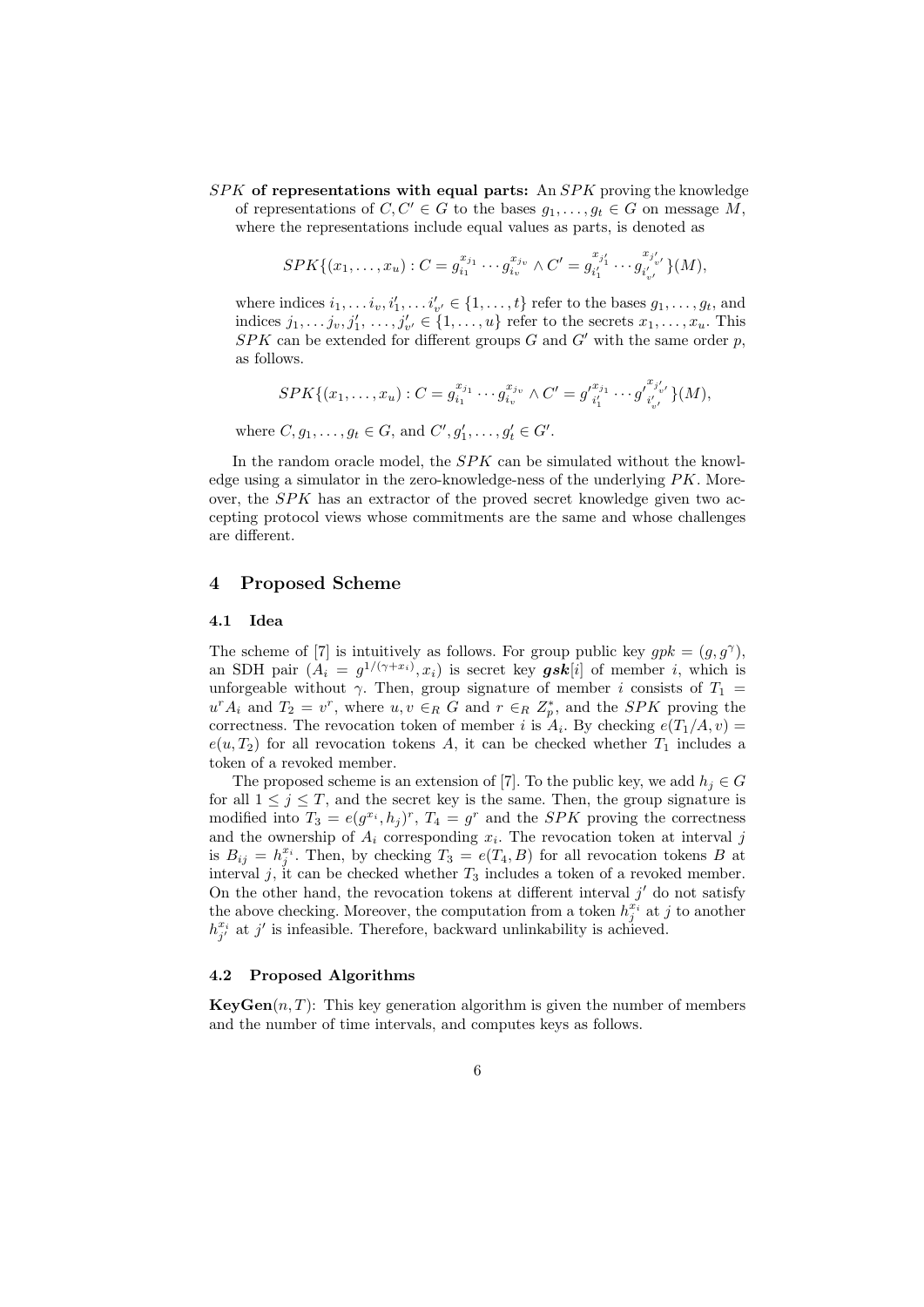- 1. Select a generator  $g \in G$  and  $\tilde{g} \in_R G$ . Additionally, select  $h_j \in_R G$  for all  $j ∈ [1, T]$ .
- 2. Select  $\gamma \in_R Z_p^*$  and compute  $w = g^{\gamma}$ .
- 3. Select  $x_i \in_R Z_p^*$  and compute  $A_i = g^{1/(\gamma + x_i)}$  for all  $i \in [1, n]$ .
- 4. Compute  $B_{ij} = h_j^{x_i}$  for all *i* and *j*.

The group public key  $gpk$  is  $(g, \tilde{g}, h_1, \ldots, h_T, w)$ . Each member's secret key  $gsk[i]$  is  $(A_i, x_i)$ . The revocation token at interval *j* of member with secret  $(A_i, x_i)$  is  $\boldsymbol{grt}[i][j] = B_{ij}$ . Output  $(gpk, \boldsymbol{gsk}, \boldsymbol{grt})$ .

 $\mathbf{Sign}(gpk, j, gsk[i], M)$ : The inputs of this signing algorithm are  $gpk = (g, \tilde{g}, h_1, h_2)$  $\ldots$  *h*<sub>*T*</sub>, *w*), the current time interval *j*, the signer's secret  $gsk[i] = (A_i, x_i)$  and a signed message  $M \in \{0,1\}^*$ . Hereafter, we assume that  $M$  includes the time interval  $j$  in order to bind the signature to the interval. The algorithm is as follows:

- 1. Select randoms  $\alpha, \beta, \delta \in_R Z_p^*$ .
- 2. Compute  $T_1 = A_i \tilde{g}^\alpha$ ,  $T_2 = g^\alpha \tilde{g}^\beta$ ,  $T_3 = e(g^{x_i}, h_j)^\delta$ , and  $T_4 = g^\delta$ .
- 3. Compute

$$
V = SPK\{(\alpha, \beta, \delta, x_i, A_i) : T_1 = A_i \tilde{g}^{\alpha} \wedge T_2 = g^{\alpha} \tilde{g}^{\beta}
$$

$$
\wedge T_3 = e(g^{x_i}, h_j)^{\delta} \wedge T_4 = g^{\delta}
$$

$$
\wedge e(A_i, wg^{x_i}) = e(g, g)\}(M).
$$

The detail of this *SPK* is shown in Section 4.3.

Output the group signature  $\sigma = (T_1, T_2, T_3, T_4, V)$ .

**Verify** $(gpk, j, RL_j, \sigma, M)$ : The inputs are  $gpk = (g, \tilde{g}, h_1, \ldots, h_T, w)$ , the current time interval *j*, the revocation list  $RL<sub>i</sub>$  that consists of  $grt[i][j]$  for all revoked *i* at the interval *j*, a target signature  $\sigma = (T_1, T_2, T_3, T_4, V)$  and the message  $M \in \{0, 1\}^*$ .

- 1. **Signature check.** Check that  $\sigma$  is valid, by checking the *SPK V*.
- 2. **Revocation check.** Check that the signer is not revoked at the interval *j*, by checking  $T_3 \neq e(T_4, B_{ij})$  for all  $B_{ij} \in RL_j$ .

#### **4.3 Detail of the** *SPK*

The *SPK V* in the algorithm **Sign** is computed as the following *SPK V'*.

$$
V' = SPK\{(\alpha, \beta, \delta, x_i, \epsilon, \zeta, \eta) : T_2 = g^{\alpha} \tilde{g}^{\beta} \wedge 1 = T_2^{x_i} (1/g)^{\epsilon} (1/\tilde{g})^{\zeta}
$$

$$
\wedge e(T_1, w)(1/e(g, g)) = (1/e(T_1, g))^{x_i} e(\tilde{g}, w)^{\alpha} e(\tilde{g}, g)^{\epsilon}
$$

$$
\wedge T_3 = e(g, h_j)^{\eta} \wedge T_4 = g^{\delta} \wedge 1 = T_4^{x_i} (1/g)^{\eta} \} (M).
$$

This *SPK* can be computed by the *SPK* for the representations, where  $\epsilon = x_i \alpha$ ,  $\zeta = x_i \beta$ , and  $\eta = x_i \delta$  are adopted.

What we require is to prove that the  $SPK$  V is equivalent to  $V'$ . The following lemma ensures the equivalence.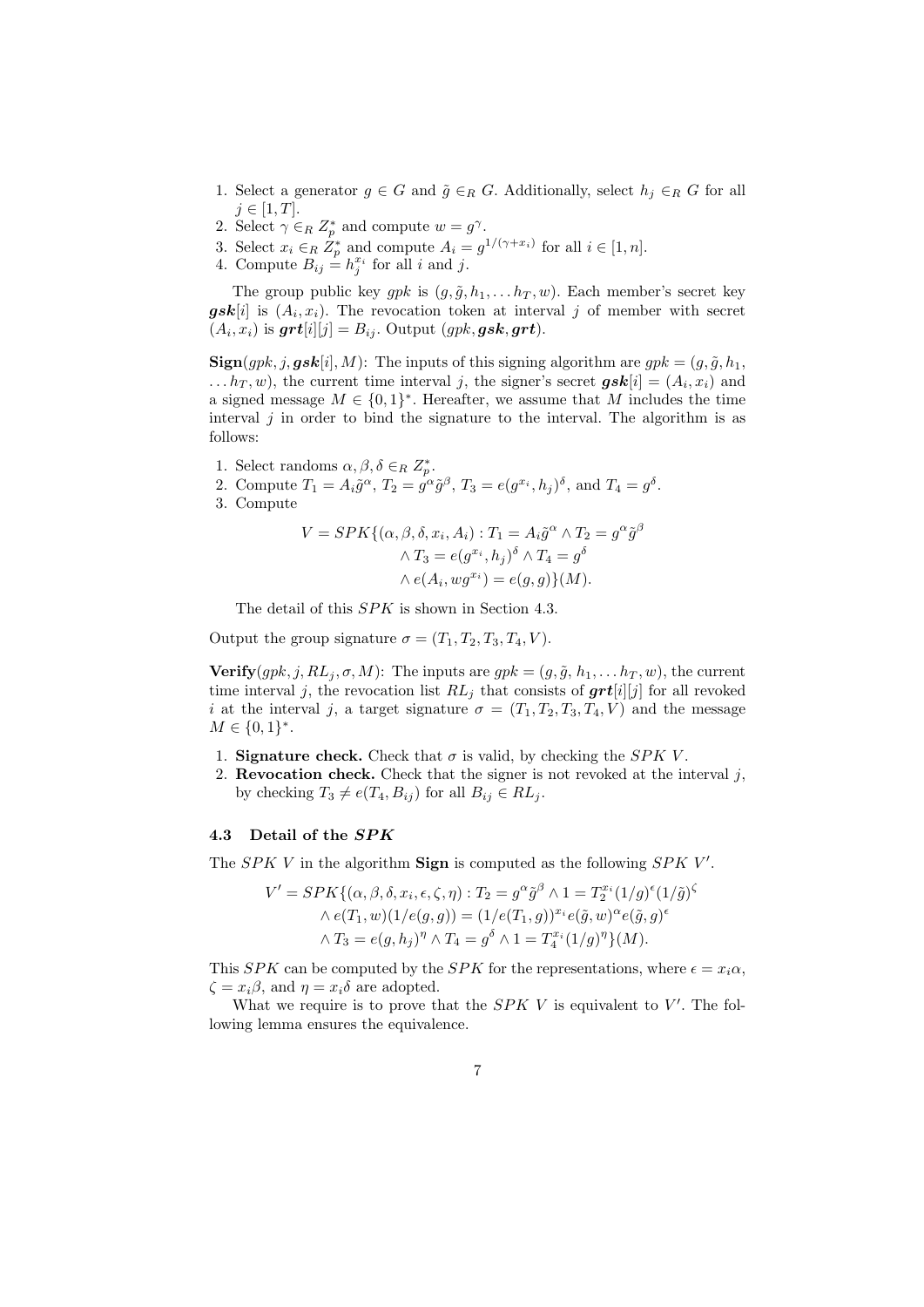**Lemma 1.** *V*<sup>*'*</sup> *is an SPK of knowledge*  $(\alpha, \beta, \delta, x_i, A_i)$  *s.t.* 

$$
T_1 = A_i \tilde{g}^\alpha \wedge T_2 = g^\alpha \tilde{g}^\beta \wedge T_3 = e(g^{x_i}, h_j)^\delta \wedge T_4 = g^\delta \wedge e(A_i, wg^{x_i}) = e(g, g).
$$

*Proof.* Since *V*' is an *SPK* of knowledge  $(\alpha, \beta, \delta, x_i, \epsilon, \zeta, \eta)$  s.t.

$$
T_2 = g^{\alpha} \tilde{g}^{\beta} \tag{1}
$$

$$
1 = T_2^{x_i} (1/g)^{\epsilon} (1/\tilde{g})^{\zeta}
$$
 (2)

$$
e(T_1, w)(1/e(g, g)) = (1/e(T_1, g))^{x_i} e(\tilde{g}, w)^{\alpha} e(\tilde{g}, g)^{\epsilon}
$$
\n
$$
(3)
$$

$$
T_3 = e(g, h_j)^\eta \tag{4}
$$

$$
T_4 = g^\delta \tag{5}
$$

$$
1 = T_4^{x_i} (1/g)^\eta,\t\t(6)
$$

such knowledge can be extracted. From the equations  $(1)$ ,  $(2)$ , the equation  $g^{\epsilon}\tilde{g}^{\zeta} = g^{x_i\alpha}\tilde{g}^{x_i\beta}$  holds, and thus  $\epsilon = x_i\alpha$  holds. Then, consider the following equation transformed from (3).

$$
e(T_1, w)e(T_1, g)^{x_i}/e(\tilde{g}, w)^{\alpha}e(\tilde{g}, g)^{x_i \alpha} = e(g, g).
$$

Then, from

$$
e(T_1, w)e(T_1, g)^{x_i} = e(T_1, wg^{x_i}) \text{ and } e(\tilde{g}, w)^{\alpha}e(\tilde{g}, g)^{x_i \alpha} = e(\tilde{g}^{\alpha}, wg^{x_i}),
$$

we obtain  $e(T_1/\tilde{g}^{\alpha}, wg^{x_i}) = e(g, g)$ . Thus, setting  $A_i = T_1/\tilde{g}^{\alpha}$ , we can extract knowledge  $x_i$ ,  $A_i$  s.t.

$$
T_1 = A_i \tilde{g}^{\alpha} \text{ and } e(A_i, wg^{x_i}) = e(g, g).
$$

On the other hand, from equations (5), (6), we obtain  $g^{\eta} = g^{x_i \delta}$ . Therefore, from equation (4), we can extract knowledge  $x_i$ ,  $\delta$  s.t.  $T_3 = e(g^{x_i}, h_j)^{\delta}$ . *ut*

## **4.4 Details of Sign and Verify Algorithms**

For efficiency consideration, this subsection describes the **Sign** and **Verify** algorithms of the proposed scheme in Section 4.2, where the *SPK*s for representations shown in Section 4.3 are described in details. The construction of each *SPK* for a representation is similar to that in [7] or Schnorr based *SPK*s on groups with known orders. Thus, we omit the proof that underlying *PK*s of following *SPK*s are zero-knowledge proofs of knowledge.

 $\textbf{Sign}(qpk, j, \textbf{gsk}[i], M)$ :

- 1. Select randoms  $\alpha, \beta, \delta \in_R Z_p^*$ , and set  $\epsilon = x_i \alpha, \zeta = x_i \beta$ , and  $\eta = x_i \delta$ .
- 2. Compute  $T_1 = A_i \tilde{g}^\alpha$ ,  $T_2 = g^\alpha \tilde{g}^\beta$ ,  $T_3 = e(g^{x_i}, h_j)^\delta$ , and  $T_4 = g^\delta$ .
- 3. Compute  $SPK V'$  (i.e.,  $V$ ) as follows.
	- (a) Pick blinding factors  $r_{\alpha}, r_{\beta}, r_{\delta}, r_{x_i}, r_{\epsilon}, r_{\zeta}, r_{\eta} \in_R Z_p$ .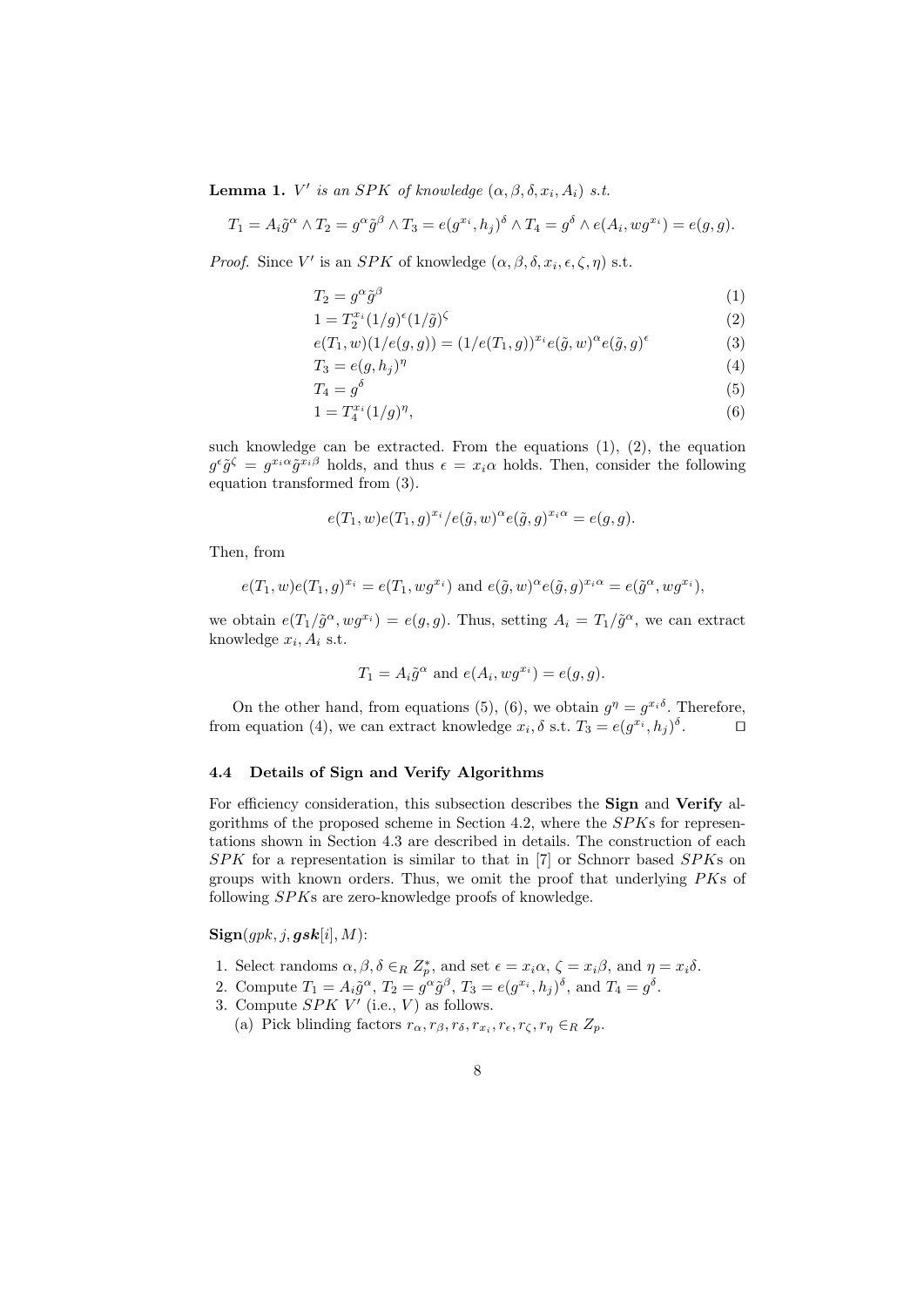(b) Compute

$$
R_1 = g^{r_{\alpha}} \tilde{g}^{r_{\beta}},
$$
  
\n
$$
R_2 = T_2^{r_{x_i}} (1/g)^{r_{\epsilon}} (1/\tilde{g})^{r_{\zeta}},
$$
  
\n
$$
R_3 = (1/e(T_1, g))^{r_{x_i}} e(\tilde{g}, w)^{r_{\alpha}} e(\tilde{g}, g)^{r_{\epsilon}},
$$
  
\n
$$
R_4 = e(g, h_j)^{r_{\eta}},
$$
  
\n
$$
R_5 = g^{r_{\delta}},
$$
  
\n
$$
R_6 = T_4^{r_{x_i}} (1/g)^{r_{\eta}}.
$$

(c) Compute a challenge  $c \in Z_p$  using a hash function *H* that is regarded as a random oracle.

$$
c = H(gpk, j, M, T_1, T_2, T_3, T_4, R_1, R_2, R_3, R_4, R_5, R_6).
$$

(d) Compute  $s_{\alpha} = r_{\alpha} + c\alpha$ ,  $s_{\beta} = r_{\beta} + c\beta$ ,  $s_{\delta} = r_{\delta} + c\delta$ ,  $s_{x_i} = r_{x_i} + cx_i$ ,  $s_{\epsilon} = r_{\epsilon} + c\epsilon$ ,  $s_{\zeta} = r_{\zeta} + c\zeta$ , and  $s_{\eta} = r_{\eta} + c\eta$  in  $Z_p$ .

Output the group signature  $\sigma = (T_1, T_2, T_3, T_4, c, s_\alpha, s_\beta, s_\delta, s_{x_i}, s_\epsilon, s_\zeta, s_\eta)$ .

 $$ 

1. **Signature check.** Check that  $\sigma$  is valid, by checking the *SPK V'*, as follows. (a) Retrieve

$$
\tilde{R}_1 = g^{s_{\alpha}} \tilde{g}^{s_{\beta}} (1/T_2)^c,
$$
\n
$$
\tilde{R}_2 = T_2^{s_{x_i}} (1/g)^{s_{\epsilon}} (1/\tilde{g})^{s_{\zeta}},
$$
\n
$$
\tilde{R}_3 = (1/e(T_1, g))^{s_{x_i}} e(\tilde{g}, w)^{s_{\alpha}} e(\tilde{g}, g)^{s_{\epsilon}} ((1/e(T_1, w))e(g, g))^c,
$$
\n
$$
\tilde{R}_4 = e(g, h_j)^{s_{\eta}} (1/T_3)^c,
$$
\n
$$
\tilde{R}_5 = g^{s_{\delta}} (1/T_4)^c,
$$
\n
$$
\tilde{R}_6 = T_4^{s_{x_i}} (1/g)^{s_{\eta}}.
$$

(b) Check the challenge *c*:

 $c = H(gpk, j, M, T_1, T_2, T_3, T_4, \tilde{R}_1, \tilde{R}_2, \tilde{R}_3, \tilde{R}_4, \tilde{R}_5, \tilde{R}_6).$ 

2. **Revocation check.** Check that the signer is not revoked at the interval  $j$ , by checking  $T_3 \neq e(T_4, B_{ij})$  for all  $B_{ij} \in RL_j$ .

*Signature Length.* This group signature includes 3 elements from *G*, 1 element from  $G'$  and 8 elements from  $Z_p$ . When an elliptic curve is used as well as [7], *p* is 170 bits, elements of *G* are 171 bits, and elements of  $G'$  is 1020 bits. In that case, this group signature is 2893 bits or 362 bytes.

*Performance.* The signature generation requires 10 multi-exponentiations and 1 bilinear map computation (plus 3 bilinear map computations that can be pre-computed). The verification requires 6 multi-exponentiations and  $2 + |RL_j|$ bilinear map computations (plus 4 bilinear map computations that can be precomputed).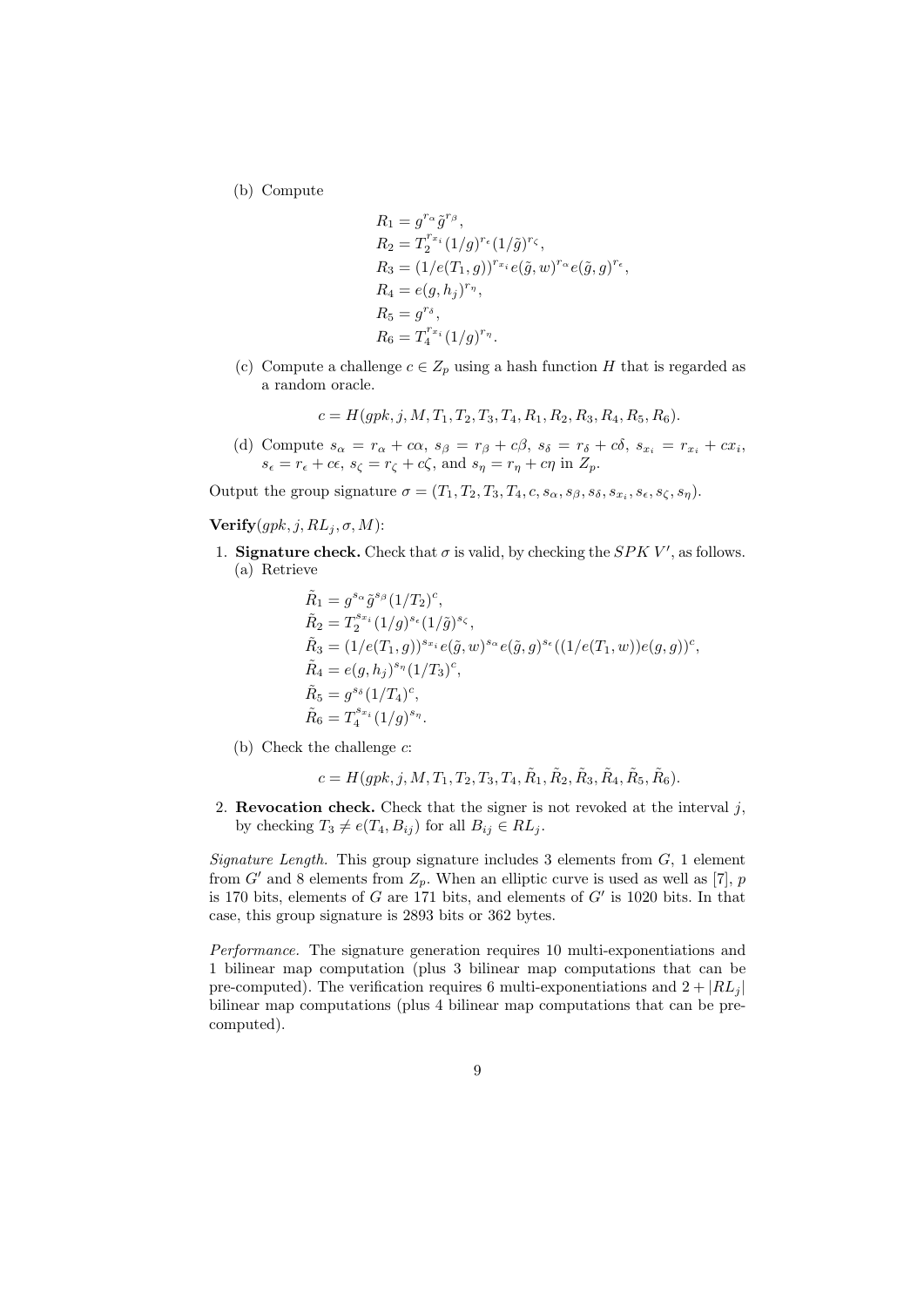# **5 Security**

Since the correctness is straightforward, only BU-anonymity and traceability are shown.

## **5.1 BU-Anonymity**

**Theorem 1.** *The proposed scheme satisfies the BU-anonymity in the random oracle model under the DBDH assumption.*

The following lemma implies the above theorem.

**Lemma 2.** *Suppose adversary A breaks the BU-anonymity of the proposed scheme with the advantage*  $\epsilon$  *and*  $q_H$  *hash queries and*  $q_S$  *signature queries. Then, we can construct B that breaks the DBDH assumption with the advantage* (1*/nT −*  $q_{S}q_{H}/p$  $\epsilon$ .

*Proof.* The input of *B* is  $(g, g_1 = g^a, g_2 = g^b, g_3 = g^c, Z)$ , where  $a, b, c \in_R Z_p^*$ and either  $Z = e(g, g)^{abc}$  or  $Z = e(g, g)^d$  for  $d \in_R Z_p^*$ . *B* decides which *Z* it is given by communicating with *A*, as follows.

**Setup.**  $\beta$  simulates **KeyGen** $(n, T)$  as follows.

- 1. *B* picks  $i^* \in_R [1, n]$  and  $j^* \in_R [1, T]$ . Furthermore,  $\beta$  selects  $\tilde{g} \in_R G$ . Additionally,  $\beta$  selects  $r_j \in_R Z_p^*$  and computes  $h_j = g^{r_j}$  for all  $j \in [1, T]$  except  $j^*$ . For  $j^*$ ,  $\mathcal{B}$  sets  $h_{j^*} = g_2 =$  $g^b$ .
- 2. As usual, *B* selects  $\gamma \in R \mathbb{Z}_p^*$  and computes  $w = g^{\gamma}$ .
- 3. As usual,  $\mathcal{B}$  selects  $x_i \in_R \mathbb{Z}_p^*$  and computes  $A_i = g^{1/(\gamma + x_i)}$  for all  $i \in [1, n]$ except *i*<sup>\*</sup>. For *i*<sup>\*</sup>, define  $x_{i^*} = a$  and  $A_{i^*} = g^{1/(\gamma + a)}$ , which are unknown for *B*.
- 4. As usual, *B* computes  $B_{ij} = h_j^{x_i}$  for all *i* except *i*<sup>\*</sup> and all *j*. For *i*<sup>\*</sup>, *B* sets  $B_{i^*j} = g_1^{r_j} = g^{ar_j} = h_j^a$  except for  $j^*$ . For  $i^*$  and  $j^*$ , define  $B_{i^*j^*} = g^{ab} = h^{x_{i^*}}_{j^*}$ , which is also unknown.

Note that simulated  $h_j$  and  $B_{ij}$  have the same distributions as the real, since  $a, b, x_i, r_j \in R \ Z_p^*$ .

- **Hash queries.** At any time, *A* can query the hash function used in *SPK*. *B* responds with random values with consistency.
- **Phase 1.** *A* can request signing queries, corruption queries, and revocation queries at any time interval *j*. If  $i \neq i^*$ , then *B* uses the secret key of *i* to respond to the query as usual. If  $i = i^*$ ,  $\mathcal{B}$  responds as follows.

**Signing queries:** *B* computes a simulated group signature of *i ∗* , as follows.

- 1. *B* selects  $\delta \in_R Z_p^*$ .
- 2. *B* selects  $T_1, T_2 \in_R G$ . Furthermore, *B* computes  $T_3 = e(g_1, h_j)^{\delta}$  $e(g^a, h_j)^\delta = e(g^{x_{i^*}}, h_j)^\delta$ , and  $T_4 = g^\delta$ .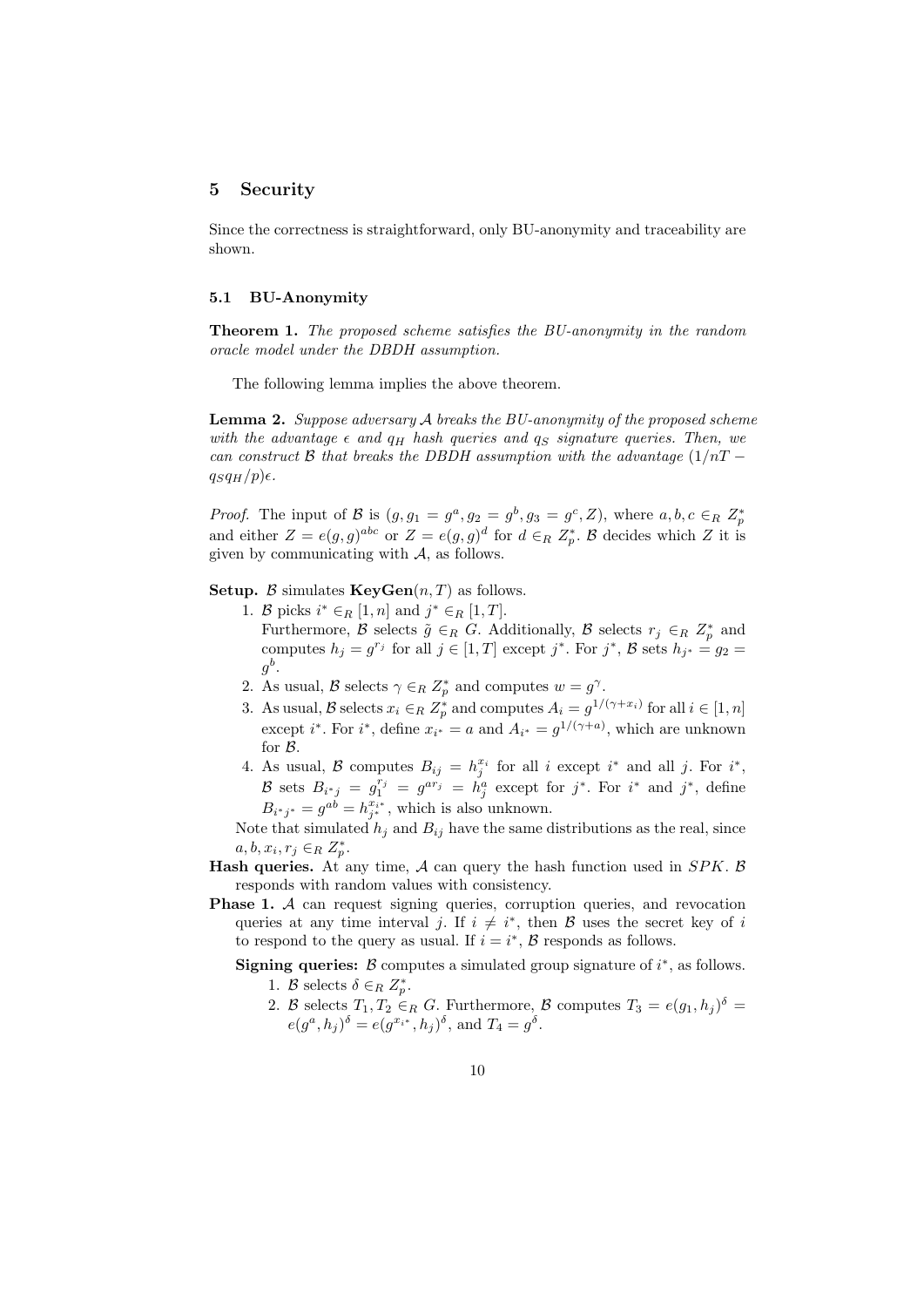3. *B* computes the simulated *SPK V* by using the simulator of the perfect zero-knowledge-ness, which includes the backpatch of the hash function. If the backpatch is failure,  $\beta$  outputs a random guess  $\omega' \in_R \{0, 1\}$  and aborts.

Then, *B* responds signature  $\sigma = (T_1, T_2, T_3, T_4, V)$  to *A*. Note that each value in  $\sigma$  has the same distribution as the real, since  $\alpha, \beta \in_R Z_p^*$  in the real and  $T_1, T_2 \in_R G$  in the simulation, and due to the perfect zeroknowledge-ness of *SPK*.

**Revocation queries:** If  $j \neq j^*$ ,  $\beta$  responds  $B_{i^*j}$ . Otherwise (i.e.,  $j = j^*$ ), *B* outputs a random guess  $\omega' \in_R \{0, 1\}$  and aborts.

**Corruption queries:** *B* outputs a random guess  $\omega' \in_R \{0, 1\}$  and aborts.

- **Challenge.**  $\mathcal A$  outputs a message  $M$ , the current time interval  $j$  and two members  $i_0, i_1$  to be challenged. If  $j \neq j^*$ ,  $\mathcal{B}$  outputs a random guess  $\omega' \in_R \{0, 1\}$ and aborts. Otherwise,  $\mathcal{B}$  picks  $\phi \in_R \{0,1\}$ . Then, if  $i_{\phi} \neq i^*$ ,  $\mathcal{B}$  outputs a random guess  $\omega' \in_R \{0, 1\}$  and aborts. Otherwise,  $\beta$  responds the following simulated group signature of  $i^*$  and  $j^*$ .
	- 1. *B* regards *c* as  $\delta$ , which is unknown.
	- 2. *B* selects  $T_1, T_2 \in_R G$ . Furthermore, *B* sets  $T_3 = Z$  and  $T_4 = g_3 = g^c$ . Note that if  $Z = e(g, g)^{abc}$ ,  $T_3 = e(g^a, g^b)^c = e(g^{x_i *}, h_{j^*})^{\delta}$ .
	- 3. *B* computes the simulated *SPK V* by using the simulator of the perfect zero-knowledge-ness.

**Phase 2.** This is the same as Phase 1.

**Output.** *A* outputs its guess  $\phi' \in \{0, 1\}$ . If  $\phi = \phi'$ ,  $\beta$  outputs  $\omega' = 1$  (implying  $Z = (g, g)^{abc}$ , and otherwise outputs  $\omega' = 0$  (implying  $Z = (g, g)^d$ ).

Now, we evaluate the advantage of the guess of *B*. Let  $\omega \in \{0,1\}$  denote whether the input *Z* is  $e(g,g)^d$  ( $\omega = 0$ ) or  $e(g,g)^{abc}$  ( $\omega = 1$ ). Let **abort** be the event that *B* aborts. Then, we have  $Pr[\omega = \omega' | \textbf{abort}] = 1/2$ . On the other hand, assume that *B* does not abort. If  $\omega = 0$ , i.e.,  $Z = e(g, g)^d$ , then the challenged signature has no information on  $x_i$ <sup>\*</sup>. Thus,  $Pr[\omega' = 0]$ **abort**  $\wedge \omega = 0] = 1/2$ . If  $\omega = 1$ , i.e.,  $Z = e(g, g)^{abc}$ , then *B* perfectly simulates the real and thus *A* guesses correctly with the advantage  $\epsilon$ . Therefore, we obtain  $Pr[\omega' = 1 | \textbf{abort} \wedge \omega = 1] =$  $1/2 + \epsilon$ .

Putting everything together, we obtain the advantage of *B*'s guess, as follows.

$$
|\Pr[\mathcal{B}(g, g^a, g^b, g^c, e(g, g)^{abc}) = 0] - \Pr[\mathcal{B}(g, g^a, g^b, g^c, e(g, g)^d) = 0]
$$
  
\n
$$
= |\Pr[\omega' = 0 | \omega = 1] - \Pr[\omega' = 0 | \omega = 0]|
$$
  
\n
$$
= |(1 - \Pr[\omega' = 1 | \omega = 1]) - \Pr[\omega' = 0 | \omega = 0]|
$$
  
\n
$$
= |1 - \Pr[\text{abort}]\Pr[\omega' = 1 | \text{abort} \wedge \omega = 1]
$$
  
\n
$$
- \Pr[\text{abort}]\Pr[\omega' = 0 | \text{abort} \wedge \omega = 0]
$$
  
\n
$$
- \Pr[\text{abort}]\Pr[\omega' = 0 | \text{abort} \wedge \omega = 0]|
$$
  
\n
$$
= |1 - \Pr[\text{abort}]\Gamma[\omega' = 0 | \text{abort} \wedge \omega = 0]|
$$
  
\n
$$
= |1 - \Pr[\text{abort}](\frac{1}{2} + \frac{1}{2}) - \Pr[\text{abort}]((\frac{1}{2} + \epsilon) + \frac{1}{2})|
$$
  
\n
$$
= \Pr[\text{abort}]\epsilon.
$$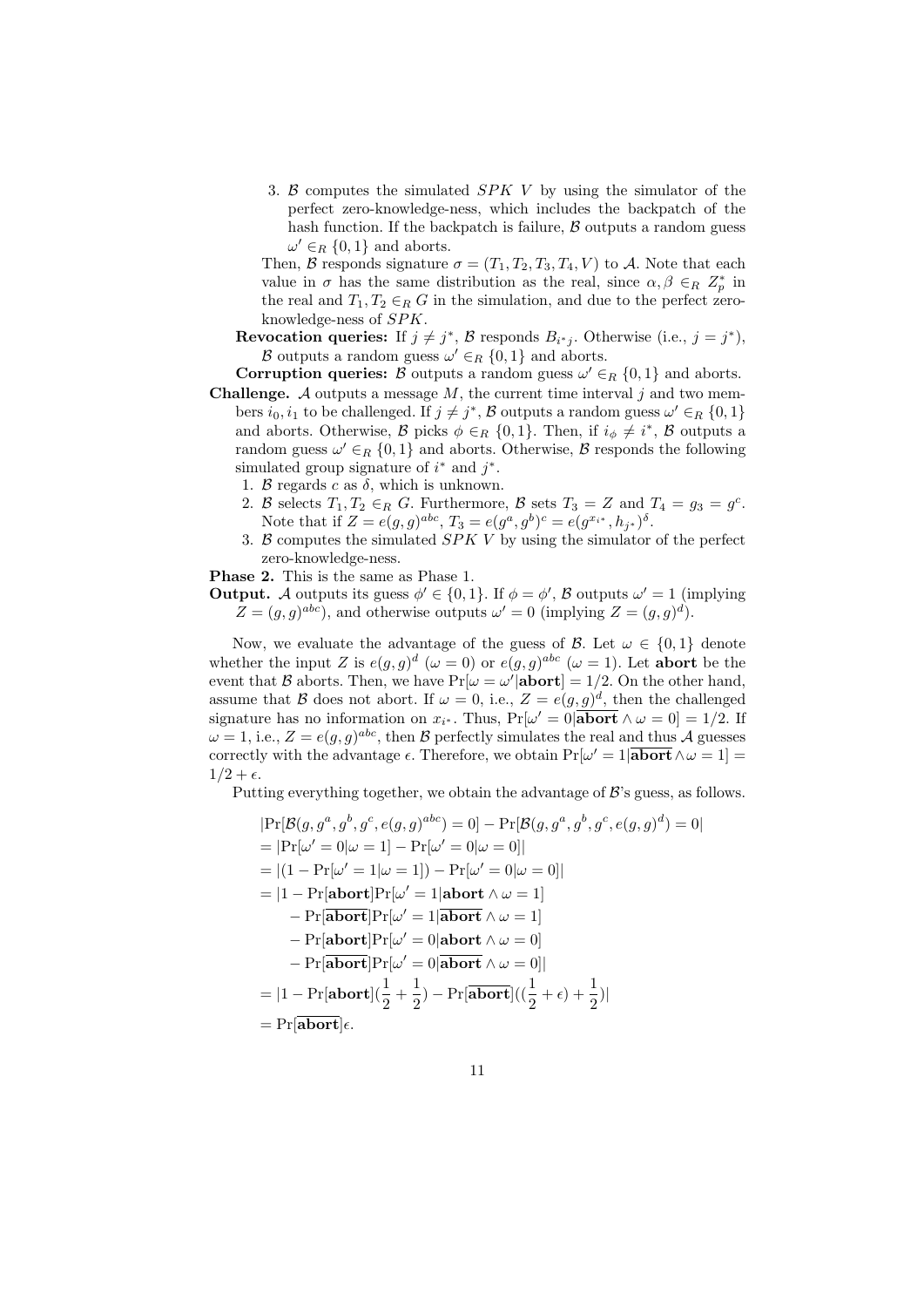In the rest, we evaluate Pr[**abort**]. If the guesses of  $i^*$  and  $j^*$  are correct,  $\beta$ aborts only when the backpatch is failure in the signing query. The probability that a specific signature causes the failure is at most  $q_H/p$ , as well as [7]. Thus, for all signature queries, the probability that  $\beta$  aborts due to the failure of the backpatch is at most  $q_{S}q_{H}/p$ . On the other hand, since A has no information on *i*<sup>\*</sup> and *j*<sup>\*</sup> and  $\phi \in_R \{0, 1\}$ , the probability that *B* correctly guesses *i*<sup>\*</sup> and *j*<sup>\*</sup> is at least  $1/nT$ . Thus,  $Pr[\overline{abort}] \geq 1/nT - q_Sq_H/p$ .

Therefore, the advantage that *B*' guesses  $\omega$  is at least  $(1/nT - q_S q_H/p)\epsilon$ .  $\Box$ 

#### **5.2 Traceability**

**Theorem 2.** *The proposed scheme satisfies the traceability in the random oracle model under the SDH assumption.*

The following lemma implies the above theorem.

**Lemma 3.** *Suppose adversary A breaks the traceability of the proposed scheme with the advantage*  $\epsilon$  *and*  $q_H$  *hash queries and*  $q_S$  *signature queries. Then, we can construct*  $\beta$  *that breaks the*  $(n + 1)$ *-SDH assumption with the advantage*  $(\epsilon/n - 1/p)/(16q_H)$ .

*Proof sketch.* This is similar to the proof in [7]. Consider the following framework with *A*.

- **Setup.** It is given *g*,  $w = g^{\gamma}$ , and *n* pairs  $(A_i, x_i)$ . For each  $i \in [1, n]$ , either  $s_i = 1$  indicating that an SDH pair  $(A_i, x_i)$  is known, or  $s_i = 0$  indicating that  $x_i$  is known but  $A_i$  is unknown. Furthermore, as usual, choose  $\tilde{g}, h_j \in R$ *G* for all  $j \in [1, T]$  and compute  $B_{ij} = h_j^{x_i}$  for all *i, j*. Then, run *A* on  $gpk = (g, \tilde{g}, h_1, \ldots, h_T, w)$  and  $\boldsymbol{grt} = (B_{11}, \ldots, B_{nT})$ .
- **Hash queries.** At any time, *A* can query the hash function used in *SPK*. Respond with random values with consistency.
- **Signing queries.** *A* queries a signature on message *M* at member *i* and interval *j*. If  $s_i = 1$ , respond a signature using the secret key  $(A_i, x_i)$ . If  $s_i = 0$ , pick  $T_1, T_2 \in_R G$  and  $\delta \in_R Z_p^*$  and compute  $T_3 = e(g^{x_i}, h_j)^{\delta}$  and  $T_4 = g^{\delta}$ . Furthermore, obtain a simulated *SPK V* using the simulator of the *SPK*, which includes the backpatch of the hash function. Respond  $(T_1, T_2, T_3, T_4, V)$ .
- **Corruption queries.** A requests the secret key at member *i*. If  $s_i = 0$ , then abort. Otherwise, respond requested key  $(A_i, x_i)$ .
- **Output.** Finally, *A* outputs a forged signature  $\sigma^* = (T_1^*, T_2^*, T_3^*, T_4^*, V^*)$  including a secret key  $A^*$ . Using all  $B_{ij}$ , we can identify the member. If the identification fails (i.e., the member is outside of all  $i$ ), output  $\sigma$ . Otherwise, some *i* is identified. If  $s_i = 0$ , then output  $\sigma$ . Otherwise (i.e.,  $s_i = 1$ ), abort.

Then, there are two types of forger on the above framework. Type 1 forger forges a signature of the member who is different from all *i*. Type 2 forger forges a signature of the member *i* whose corruption is not requested.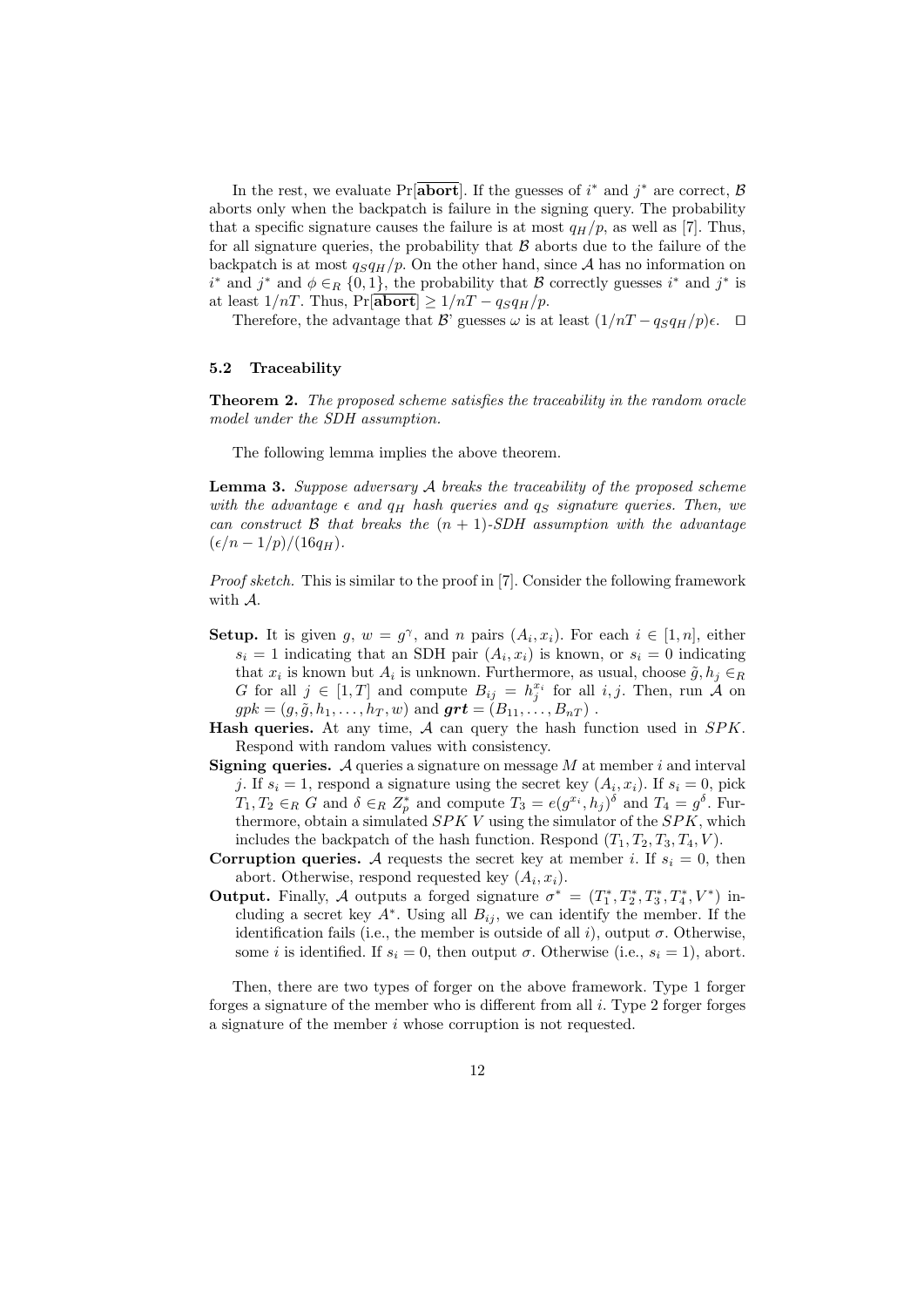For *q*-SDH instance  $(g, g^{\gamma}, \ldots, g^{\gamma^q})$ , we can obtain  $g, w = g^{\gamma}$  and  $q - 1$  SDH pairs  $(A_i, x_i)$  s.t.  $e(A_i, g^{x_i}w) = e(g, g)$ , using the technique of [5]. On the other hand, any SDH pair besides these *q −* 1 pairs can be transformed a solution of the *q*-SDH instance, which means that the *q*-SDH assumption is broken, using the same technique. As well as [7], we treat two types of forger differently.

*Type 1.* Given  $(n + 1)$ -SDH instance, obtain *n* SDH pairs  $(A_i, x_i)$  with  $(g, w)$ . Then, perform the framework with Type 1 forger *A* (i.e., all  $s_i = 1$ ). *A* finally outputs a signature with secret key  $A^*$  s.t.  $A^* \neq A_i$  for all *i*. In this case, the simulation is perfect, and thus  $A$  succeeds with advantage  $\epsilon$ .

*Type 2.* Given *n*-SDH instance, obtain  $n-1$  SDH pairs  $(A_i, x_i)$ , which distributes *n* pairs, and set  $s_i = 1$ . For the unfilled entry at random index  $i^*$ , select  $x_{i^*} \in_R Z_p^*$  $(A_{i^*}$  is unknown), and set  $s_{i^*} = 0$ . Then, perform the framework with type 2 forger *A*. In this case, it succeeds only if *A* never requests the corruption of  $i^*$ , but forges the signature including  $A_i^*$ . As discussed in [7], the value of  $i^*$  is independent *A*'s view. Thus, the probability that *A* outputs the signature of *i ∗* is at least  $\epsilon/n$ .

Now we show how to obtain another SDH pair beyond the given *q −* 1 SDH pairs, using the framework with Type 1 or Type2. We can rewind the framework to obtain two forged signatures on the same message *M* and the same interval *j*, where the commitments in the *SPK V* are the same but the challenges and responses are different. As shown in [7], by the forking lemma, the successful probability is at least  $(\epsilon' - 1/p)^2/(16q_H)$ , where  $\epsilon'$  is the probability that the framework on each forger succeeds. Thus, using the extractor of the *SPK V* , we can obtain a pair  $(A^*, x^*)$  s.t.  $A^* \neq A_i$  and  $x^* \neq x_i$  for all *i* with the probability  $(\epsilon' - 1/p)^2/(16q_H).$ 

Putting everything together, we have shown the following. Using Type 1 forger, we can solve the  $(n + 1)$ -SDH instance with  $(\epsilon - 1/p)^2 (16/q_H)$ . Using Type 2 forger, we can solve the *n*-SDH instance with  $(\epsilon/n - 1/p)^2(16/q_H)$ . We can guess the type of forger with the probability  $1/2$ . Therefore, the pessimistic Type 2 forger proves the theorem.

#### **6 Extension**

In practice, the revocation tokens  $B_{ij} \in RL_j$  are published at the beginning of each interval *j*, where the group manager adds the revocation tokens to a public directory. Verifiers fetch needed *RL<sup>j</sup>* from the directory on demand. Since the revocation can be performed only at the beginning of each interval, parameter *T* should be large. Furthermore, it is general that the list *RL<sup>j</sup>* becomes longer as interval *j* proceeds. Therefore, all data in the public directory at a proceeded interval *j*, i.e.,  $RL_1, \ldots, RL_j$  becomes very long.

In this section, we propose an extended scheme, where the data size of the published revocation tokens in the public directory is reduced at the sacrifice of the signer's slight cost.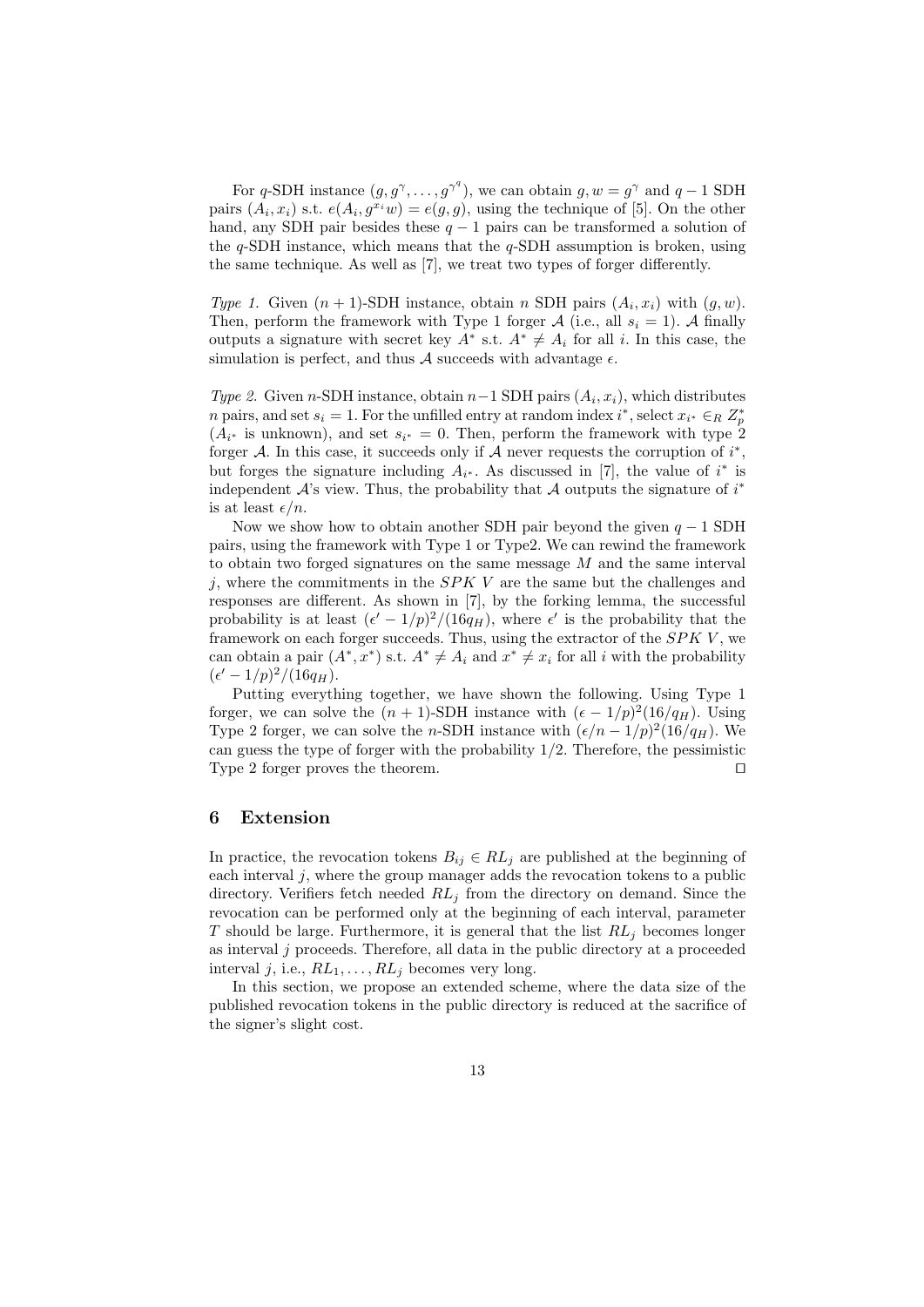At first, modify  $h_1, \ldots, h_T$  as follows. Consider a *k*-ary tree with two levels for an integer *k* s.t.  $T \leq k^2$  (see Fig. 1). Although we show only the case of two levels, the extension to more levels is easy. In the tree, the root node is  $N_0$ ,  $N_{j_1}$ is the *j*<sub>1</sub>-th child of  $N_0$ , and  $N_{j_1j_2}$  is the *j*<sub>2</sub>-th child of  $N_{j_1}$ , for  $j_1, j_2 \in [1, k]$ . Each node  $N_{j_1}$  is assigned to  $h_{j_1} \in_R G$ , and each node  $N_{j_1j_2}$  is assigned to  $h_{j_1j_2} \in_R G$ . In this situation, every interval  $j \in [1, T]$  can be correspondent to a pair of two indexes  $j_1$  and  $j_2$  for  $j_1, j_2 \in [1, k]$  such that  $j = j_1 k + j_2$ . Then, the next interval of  $(j_1, j_2)$  is  $(j_1, j_2 + 1)$  unless  $j_2 \neq k$ , and if  $j_2 = k$ , the next interval is  $(j_1 + 1, 1)$ . In each interval  $(j_1, j_2)$ , the values  $h_{j_1}$  and  $h_{j_1j_2}$  along the path are used.



**Fig. 1.** A *k*-ary tree with two levels.

A group signature on message  $M$  by member  $i$  at interval  $(j_1, j_2)$  is computed as  $T_1 = A_i \tilde{g}^{\alpha}$ ,  $T_2 = g^{\alpha} \tilde{g}^{\beta}$ ,  $T_3 = e(g^{x_i}, h_{j_1})^{\delta}$ ,  $T_4 = g^{\delta}$ ,  $T_3' = e(g^{x_i}, h_{j_1j_2})^{\delta'}$ , and  $T_4' = g^{\delta'}$  for  $\alpha, \beta, \delta, \delta' \in_R Z_p^*$ , together with the following *SPK V*.

$$
V = SPK\{(\alpha, \beta, \delta, \delta', x_i, A_i) : T_1 = A_i \tilde{g}^\alpha \wedge T_2 = g^\alpha \tilde{g}^\beta
$$

$$
\wedge T_3 = e(g^{x_i}, h_{j_1})^\delta \wedge T_4 = g^\delta
$$

$$
\wedge T'_3 = e(g^{x_i}, h_{j_1 j_2})^{\delta'} \wedge T'_4 = g^{\delta'}
$$

$$
\wedge e(A_i, wg^{x_i}) = e(g, g)\}(M).
$$

The difference between the basic scheme and this extended scheme is the parts  $T_3, T_4, T'_3, T'_4$  and *V*. On the other hand, revocation token  $B_{i(j_1,j_2)}$  for member *i* at interval  $(j_1, j_2)$  is a pair  $(B_{ij_1} = h_{j_1}^{x_i}, B_{ij_1j_2} = h_{j_1j_2}^{x_i})$ . Then, for  $B_{ij_1j_2}$ , by checking  $T_3' = e(T_4', B_{ij_1j_2})$ , it can be detected whether a group signature was made by member *i* at interval  $(j_1, j_2)$ . On the other hand, for  $B_{ij_1}$ , by checking  $T_3 = e(T_4, B_{ij_1})$ , group signatures of *i* at intervals  $(j_1, *)$  can be detected, where *∗* means any value of [1*, k*]. Namely, one level of tokens (the upper level, tokens of the form  $B_{ij_1}$ ) allows to revoke an user during  $k \approx \sqrt{T}$  time intervals at once.

Consider how to publish the revocation tokens as follows. Assume that member *i* is revoked at interval  $(j_1^*, j_2^*)$ . Then, if  $j_2^* \neq 1$ , the manager publishes  $B_{ij_1^*j_2^*} = h_{j_1^*j_2^*}^{x_i}$  in the public directory. Afterward, at each interval  $(j_1^*, j_2)$  s.t. *j*<sup> $*$ </sup>  $\frac{1}{2}$  ≤ *k*, the manager similarly publishes *B*<sub>*ij*<sup>∗</sup><sub>*j*</sub><sup>*i*</sup></sup>. After that, at every inter-</sub> val  $(j_1, 1)$  s.t.  $j_1^* < j_1 \leq k$ , the manager publishes  $B_{ij_1} = h_{j_1}^{x_i}$ . Note that the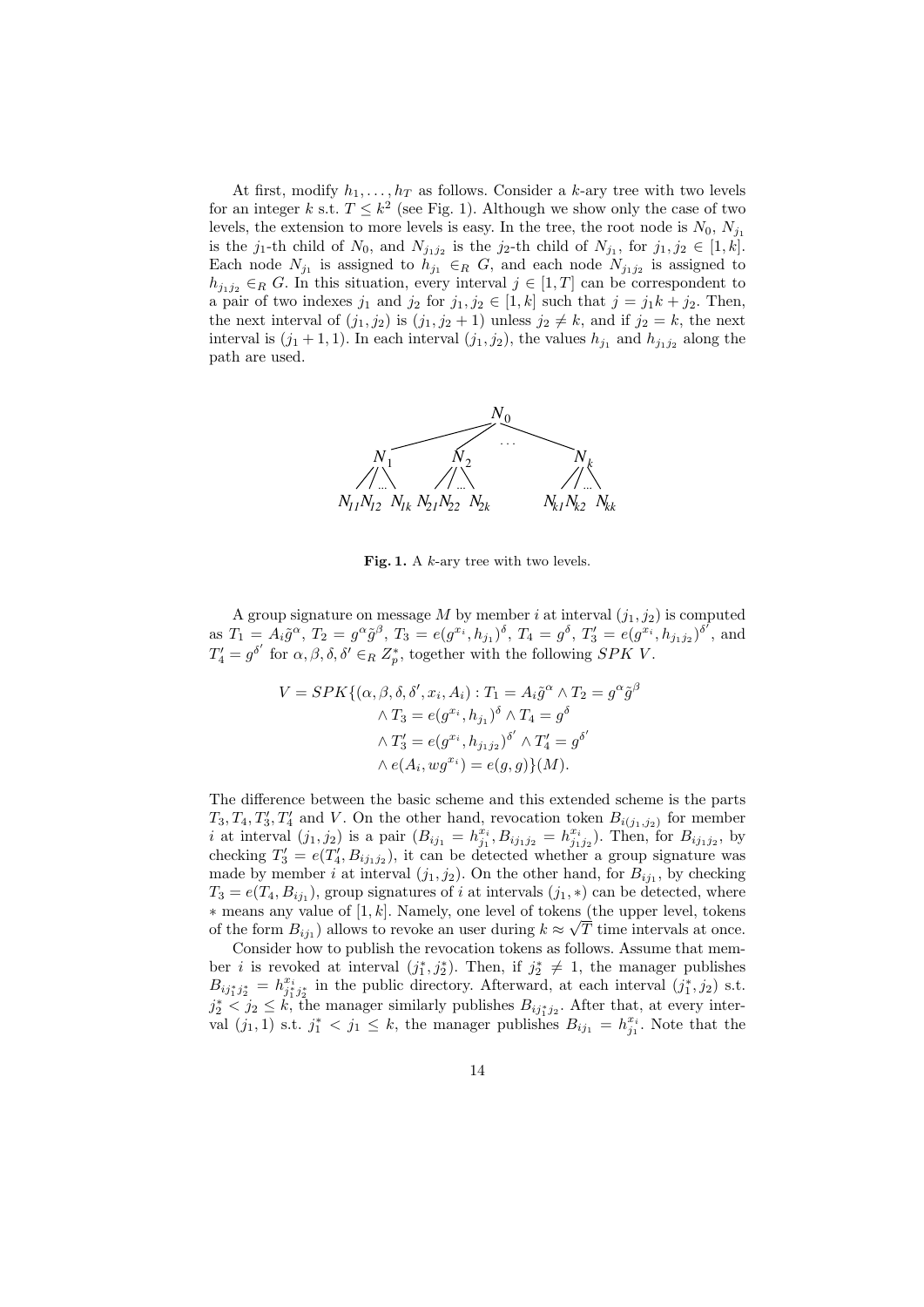manager does not publish  $B_{ij_1j_2}$  any longer. If  $j_2^* = 1$ ,  $B_{ij_1}$  is only published at every interval  $(j_1, 1)$  for  $j_1^* \leq j_1 \leq k$ .

In the extended scheme, the manager has only to publish revocation tokens per  $k \approx \sqrt{T}$  intervals, except for the initial overhead (i.e., the publication of  $B_{ij_1^*j_2}$ ). Thus, the total size of revocation tokens in public directory is sufficiently reduced. On the other hand, the signer has to compute  $T'_{3}, T'_{4}$  and the corresponding *SPK* additionally. The communication overhead is 1531 bits and the computational overhead is 6 exponentiations (plus 1 bilinear map computations that can be pre-computed). The security of the extended scheme can be easily proved in the similar way to the basic one.

# **7 Concluding Remarks**

Based on the bilinear maps, we have proposed a VLR group signature scheme with the backward unlinkability, and extended it to a scheme where the published revocation tokens are reduced.

In the proposed scheme, after a revocation, the revoked member remains excluded forever. However, it is easily extended to the scheme where the member is excluded only for specific intervals. This property is useful in some applications.

An open problem is to construct a shorter VLR group signature scheme with the backward unlinkability. Our group signature includes an elements of  $G'$ , which is longer than elements of *G*. It is better to construct a signature from only elements of *G*.

# **Acknowledgments**

We would like to thank the anonymous reviewers for helpful comments.

## **References**

- 1. G. Ateniese, J. Camenisch, M. Joye, and G. Tsudik, "A practical and provably secure coalition-resistant group signature scheme," Advances in Cryptology — CRYPTO 2000, LNCS 1880, pp.255–270, Springer–Verlag, 2000.
- 2. G. Ateniese, D. Song, and G. Tsudik, "Quasi-efficient revocation of group signatures," Proc. 6th Financial Cryptography Conference (FC 2002), LNCS 2357, pp.183–197, Springer–Verlag, 2003.
- 3. M. Bellare, D. Micciancio, and B. Warinschi, "Foundations of group signatures: Formal definitions, simplified requirements, and a construction based on general assumptions," Advances in Cryptology — EUROCRYPT 2003, LNCS 2656, pp.614– 629, Springer–Verlag, 2003.
- 4. D. Boneh and X. Boyen, "Efficient selective-ID secure identity-based encryption without random oracles," Advances in Cryptology — EUROCRYPT 2004, LNCS 3027, pp.223–238, Springer–Verlag, 2004.
- 5. D. Boneh and X. Boyen, "Short signatures without random oracles," Advances in Cryptology — EUROCRYPT 2004, LNCS 3027, pp.56–73, Springer–Verlag, 2004.